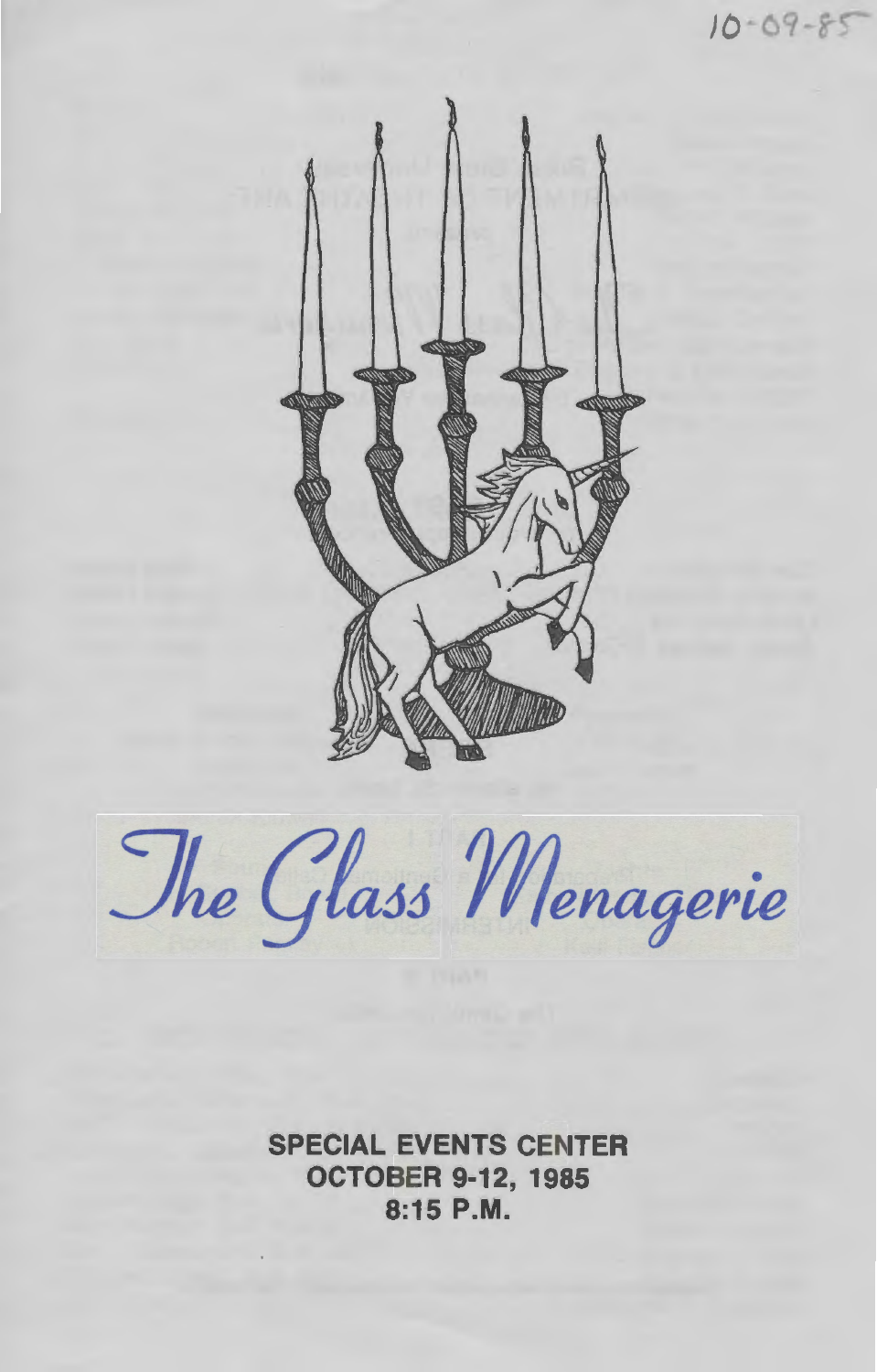## Boise State University DEPARTMENT OF THEATRE ARTS

presents

The Glass Menagerie

by Tennessee Williams

## **CAST**

(in order of appearance)

## **SCENE**

An alley in St. Louis.

### **PART** I

Preparation for a Gentleman Caller.

## **INTERMISSION**

### **PART** II

The Gentleman calls.

Produced by special arrangement with Dramatists Play Service.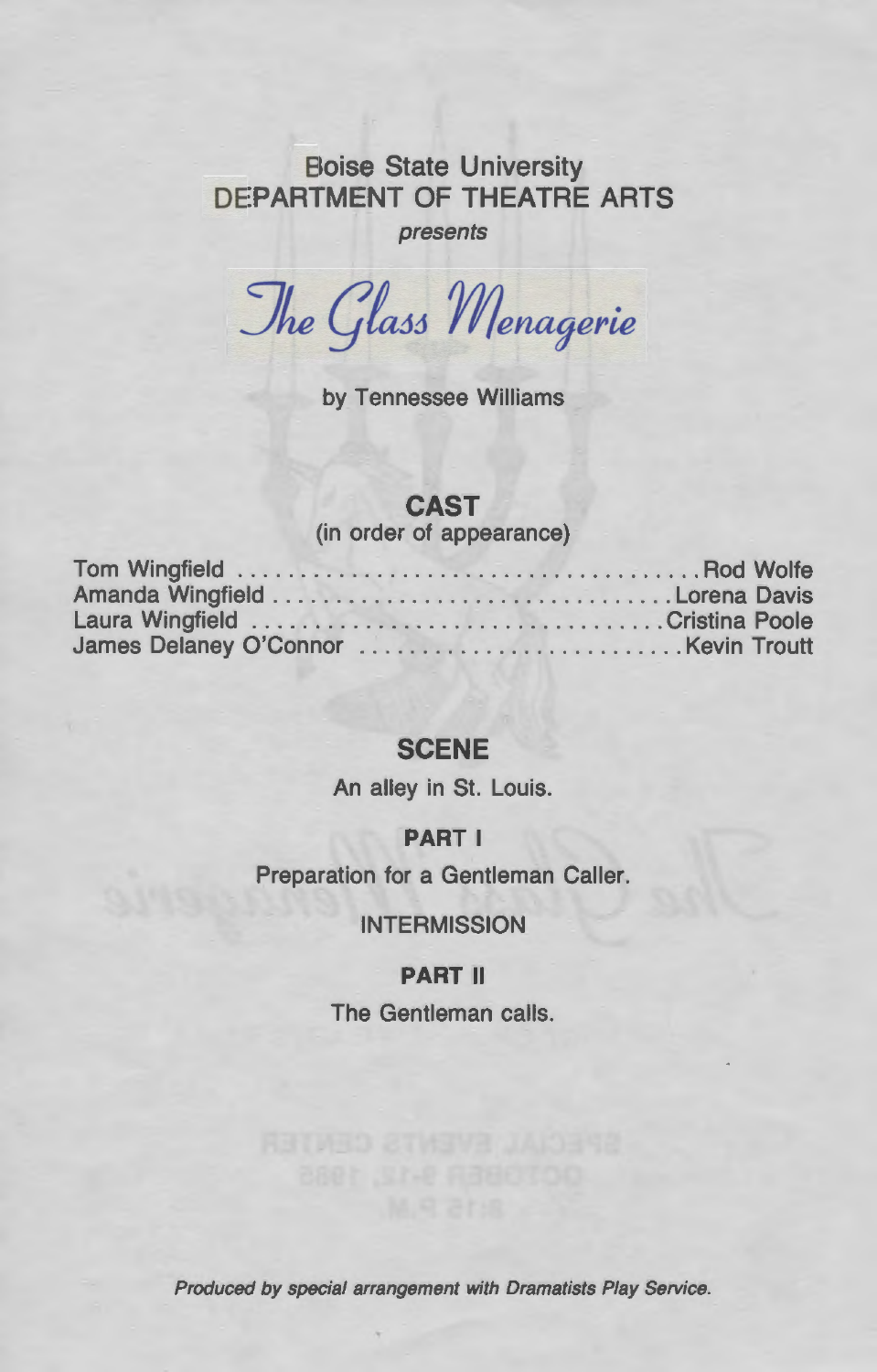## **PRODUCTION STAFF**

| House Supervisor William E. Shankweiler |                        |
|-----------------------------------------|------------------------|
|                                         |                        |
|                                         |                        |
|                                         |                        |
|                                         | <b>Heather Nisbett</b> |
|                                         |                        |

## **PRODUCTION CREW**

**Setting**  Steve Redmond, Master Carpenter Michael Hartwell Robert Parsley Students of TA-117

**Costumes**  Nancy Berger, Wardrobe **Supervisor** Holly Holsinger Andrea Kidwell

**Properties**  Julie Bingo Laura Jasper

**Sound**  Kurt Strobel, Board **Operator** Robert Parsley

**Lights**  Kathy Freeman, Board **Operator** Kelli Fischer

## **DEPARTMENT OF THEATRE ARTS STAFF**

| Stephen R. Buss, B.A., M.A., Ph.D. Chairman       |  |
|---------------------------------------------------|--|
|                                                   |  |
| Charles E. Lauterbach, B.A., M.A., Ph.D. Director |  |
| William Shankweiler, B.A.F., M.A., Ph.D. Director |  |
|                                                   |  |
|                                                   |  |
|                                                   |  |
|                                                   |  |
|                                                   |  |